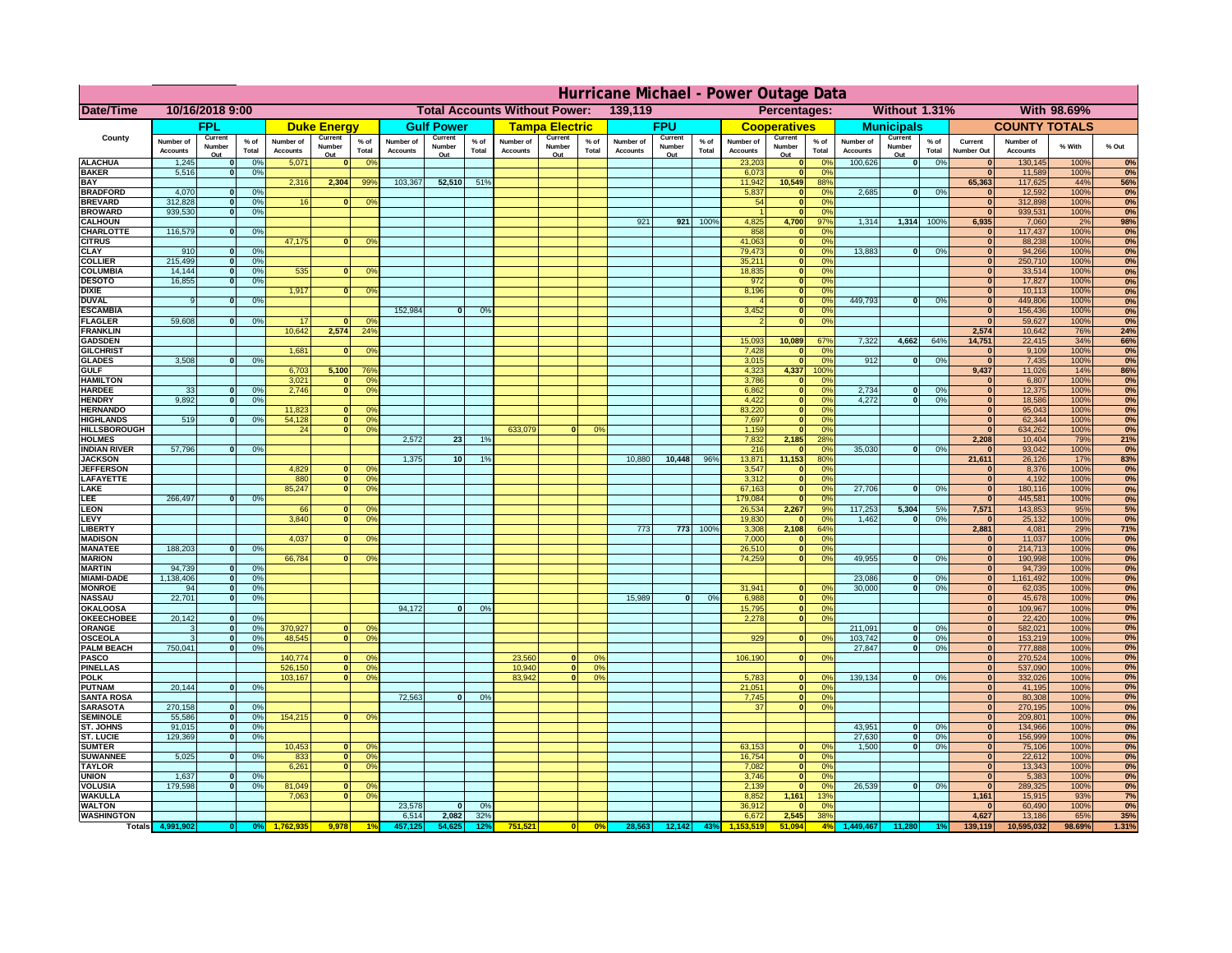# 10/16/2018 9:00 AM Hurricane Michael

| <b>Power Provider</b>                   | <b>County</b>       | <b>Number of Customers</b> | <b>Current Number Out</b> | <b>Outage Percentage</b> | <b>Estimated Restore Time</b> |
|-----------------------------------------|---------------------|----------------------------|---------------------------|--------------------------|-------------------------------|
|                                         |                     |                            |                           |                          |                               |
| <b>Gulf Power Company</b>               | BAY                 | 103,367                    | 52,510                    | 50.80%                   | >5 days                       |
| West Florida Electric Cooperative, Inc. | <b>JACKSON</b>      | 13,824                     | 11,106                    | 80.34%                   | >5 days                       |
| Gulf Coast Electric Cooperative, Inc.   | BAY                 | 11,942                     | 10,549                    | 88.34%                   | >5 days                       |
| Florida Public Utilities Corporation    | <b>JACKSON</b>      | 10,880                     | 10,448                    | 96.03%                   | >5 days                       |
| Talquin Electric Cooperative, Inc.      | GADSDEN             | 15,093                     | 10,089                    | 66.85%                   | >5 days                       |
| City of Tallahassee                     | LEON                | 117,253                    | 5,304                     | 4.52%                    | >72                           |
|                                         |                     |                            |                           |                          |                               |
| <b>Duke Energy</b>                      | <b>GULF</b>         | 6,703                      | 5,100                     | 76.09%                   | $>72$                         |
| Gulf Coast Electric Cooperative, Inc.   | <b>GULF</b>         | 4,323                      | 4,337                     | 100.32%                  | >5 days                       |
| City of Quincy                          | <b>GADSDEN</b>      | 4,768                      | 3,962                     | 83.10%                   | >5 days                       |
| West Florida Electric Cooperative, Inc. | CALHOUN             | 2,977                      | 2,852                     | 95.80%                   | >5 days                       |
| <b>Duke Energy</b>                      | <b>FRANKLIN</b>     | 10,642                     | 2,574                     | 24.19%                   | 48                            |
| Duke Energy                             | BAY                 | 2,316                      | 2,304                     | 99.48%                   | TBD                           |
| Talquin Electric Cooperative, Inc.      | LEON                | 26,534                     | 2,267                     | 8.54%                    | >5 days                       |
|                                         |                     |                            |                           |                          |                               |
| West Florida Electric Cooperative, Inc. | <b>HOLMES</b>       | 7,539                      | 2,185                     | 28.98%                   | >5 days                       |
| Talquin Electric Cooperative, Inc.      | <b>LIBERTY</b>      | 3,308                      | 2,108                     | 63.72%                   | >5 days                       |
| <b>Gulf Power Company</b>               | WASHINGTON          | 6,514                      | 2,082                     | 31.96%                   | 48                            |
| Gulf Coast Electric Cooperative, Inc.   | <b>CALHOUN</b>      | 1,848                      | 1,848                     | 100.00%                  | >5 days                       |
| West Florida Electric Cooperative, Inc. | WASHINGTON          | 4,235                      | 1,430                     | 33.77%                   | >5 days                       |
| City of Blountstown                     | <b>CALHOUN</b>      | 1,314                      | 1,314                     | 100.00%                  | >5 days                       |
|                                         |                     |                            | 1,161                     |                          |                               |
| Talquin Electric Cooperative, Inc.      | WAKULLA             | 8,852                      |                           | 13.12%                   | >5 days                       |
| Gulf Coast Electric Cooperative, Inc.   | <b>WASHINGTON</b>   | 2,437                      | 1,115                     | 45.75%                   | >5 days                       |
| Florida Public Utilities Corporation    | CALHOUN             | 921                        | 921                       | 100.00%                  | >5 days                       |
| Florida Public Utilities Corporation    | <b>LIBERTY</b>      | 773                        | 773                       | 100.00%                  | >5 days                       |
| Chattahoochee Electric                  | <b>GADSDEN</b>      | 1,163                      | 700                       | 60.19%                   | >5 days                       |
| Gulf Coast Electric Cooperative, Inc.   | <b>JACKSON</b>      | 47                         | 47                        | 100.00%                  | >5 days                       |
|                                         | <b>HOLMES</b>       | 2,572                      | 23                        | 0.89%                    | $24$                          |
| <b>Gulf Power Company</b>               |                     |                            |                           |                          |                               |
| <b>Gulf Power Company</b>               | <b>JACKSON</b>      | 1,375                      | 10                        | 0.73%                    | $24$                          |
| Central Florida Electric Cooperative    | <b>ALACHUA</b>      | 875                        | 0                         | 0.00%                    | TBD                           |
| Central Florida Electric Cooperative    | <b>DIXIE</b>        | 7,595                      | $\mathbf 0$               | 0.00%                    | <b>TBD</b>                    |
| Central Florida Electric Cooperative    | <b>GILCHRIST</b>    | 7,424                      | 0                         | 0.00%                    | Restored                      |
| Central Florida Electric Cooperative    | LAFAYETTE           | 9                          | $\mathbf 0$               | 0.00%                    | <b>TBD</b>                    |
| Central Florida Electric Cooperative    | LEVY                | 17,513                     | 0                         | 0.00%                    | Restored                      |
| Central Florida Electric Cooperative    | <b>MARION</b>       | 9                          | $\mathbf 0$               | 0.00%                    | <b>TBD</b>                    |
|                                         |                     |                            |                           |                          |                               |
| Choctawhatchee Electric Cooperative     | <b>HOLMES</b>       | 293                        | 0                         | 0.00%                    | Restored                      |
| Choctawhatchee Electric Cooperative     | <b>OKALOOSA</b>     | 15,795                     | $\mathbf 0$               | 0.00%                    | Restored                      |
| Choctawhatchee Electric Cooperative     | <b>SANTA ROSA</b>   | 201                        | 0                         | 0.00%                    | Restored                      |
| Choctawhatchee Electric Cooperative     | <b>WALTON</b>       | 36,812                     | $\mathbf 0$               | 0.00%                    | Restored                      |
| City of Alachua                         | <b>ALACHUA</b>      | 4,426                      | $\pmb{0}$                 | 0.00%                    | TBD                           |
| City of Bartow                          | <b>POLK</b>         | 11,790                     | $\mathbf 0$               | 0.00%                    | <b>TBD</b>                    |
| City of Bushnell                        | SUMTER              | 1,500                      | 0                         | 0.00%                    | TBD                           |
|                                         |                     |                            |                           |                          |                               |
| City of Clewiston                       | <b>HENDRY</b>       | 4,272                      | $\mathbf 0$               | 0.00%                    | TBD                           |
| City of Fort Meade                      | <b>POLK</b>         | 2,379                      | $\pmb{0}$                 | 0.00%                    | TBD                           |
| City of Havana                          | <b>GADSDEN</b>      | 1,391                      | $\mathbf 0$               | 0.00%                    | Restored                      |
| City of Leesburg                        | LAKE                | 22,000                     | 0                         | 0.00%                    | TBD                           |
| City of Moore Haven                     | <b>GLADES</b>       | 912                        | $\mathbf 0$               | 0.00%                    | <b>TBD</b>                    |
| City of Mount Dora                      | LAKE                | 5,706                      | 0                         | 0.00%                    | <b>TBD</b>                    |
| City of Newberry                        | <b>ALACHUA</b>      | 1,727                      | $\mathbf 0$               | 0.00%                    | <b>TBD</b>                    |
|                                         |                     |                            |                           |                          |                               |
| City of Starke                          | <b>BRADFORD</b>     | 2,685                      | $\mathbf 0$               | 0.00%                    | TBD                           |
| City of Vero Beach                      | <b>INDIAN RIVER</b> | 35,030                     | $\pmb{0}$                 | 0.00%                    | TBD                           |
| City of Wauchula                        | HARDEE              | 2,734                      | 0                         | 0.00%                    | TBD                           |
| City of Williston                       | LEVY                | 1,462                      | $\pmb{0}$                 | 0.00%                    | <b>TBD</b>                    |
| City of Winter Park                     | ORANGE              | 13,941                     | 0                         | 0.00%                    | TBD                           |
| Clay Electric Cooperative               | <b>ALACHUA</b>      | 22,328                     | $\mathsf{O}\xspace$       | 0.00%                    | TBD                           |
| Clay Electric Cooperative               | BAKER               | 2,476                      | 0                         | 0.00%                    | TBD                           |
|                                         |                     |                            |                           |                          |                               |
| Clay Electric Cooperative               | <b>BRADFORD</b>     | 5,837                      | $\mathsf{O}\xspace$       | 0.00%                    | TBD                           |
| Clay Electric Cooperative               | <b>CLAY</b>         | 79,473                     | 0                         | 0.00%                    | TBD                           |
| Clay Electric Cooperative               | <b>COLUMBIA</b>     | 16,922                     | $\mathsf{O}\xspace$       | 0.00%                    | <b>TBD</b>                    |
| Clay Electric Cooperative               | <b>DUVAL</b>        | 4                          | 0                         | 0.00%                    | TBD                           |
| Clay Electric Cooperative               | <b>FLAGLER</b>      | $\overline{2}$             | $\pmb{0}$                 | 0.00%                    | <b>TBD</b>                    |
| Clay Electric Cooperative               | <b>GILCHRIST</b>    | $\overline{4}$             | 0                         | 0.00%                    | TBD                           |
| Clay Electric Cooperative               | LAKE                | 2,239                      | $\pmb{0}$                 | 0.00%                    | <b>TBD</b>                    |
|                                         |                     |                            |                           |                          |                               |
| Clay Electric Cooperative               | LEVY                | 712                        | 0                         | 0.00%                    | TBD                           |
| Clay Electric Cooperative               | <b>MARION</b>       | 16,301                     | $\pmb{0}$                 | 0.00%                    | <b>TBD</b>                    |
| Clay Electric Cooperative               | PUTNAM              | 21,051                     | 0                         | 0.00%                    | TBD                           |
| Clay Electric Cooperative               | SUWANNEE            | 5                          | $\pmb{0}$                 | 0.00%                    | <b>TBD</b>                    |
| Clay Electric Cooperative               | <b>UNION</b>        | 3,746                      | $\pmb{0}$                 | 0.00%                    | TBD                           |
| Clay Electric Cooperative               | <b>VOLUSIA</b>      | 2,139                      | $\pmb{0}$                 | 0.00%                    | <b>TBD</b>                    |
| Duke Energy                             | <b>ALACHUA</b>      | 5,071                      | 0                         | 0.00%                    | Restored                      |
|                                         |                     |                            |                           |                          |                               |
| <b>Duke Energy</b>                      | <b>BREVARD</b>      | 16                         | $\mathsf{O}\xspace$       | 0.00%                    | Restored                      |
| Duke Energy                             | <b>CITRUS</b>       | 47,175                     | 0                         | 0.00%                    | Restored                      |
| <b>Duke Energy</b>                      | <b>COLUMBIA</b>     | 535                        | $\pmb{0}$                 | 0.00%                    | Restored                      |
| Duke Energy                             | <b>DIXIE</b>        | 1,917                      | 0                         | 0.00%                    | Restored                      |
| <b>Duke Energy</b>                      | <b>FLAGLER</b>      | 17                         | $\pmb{0}$                 | 0.00%                    | Restored                      |
|                                         |                     |                            |                           |                          |                               |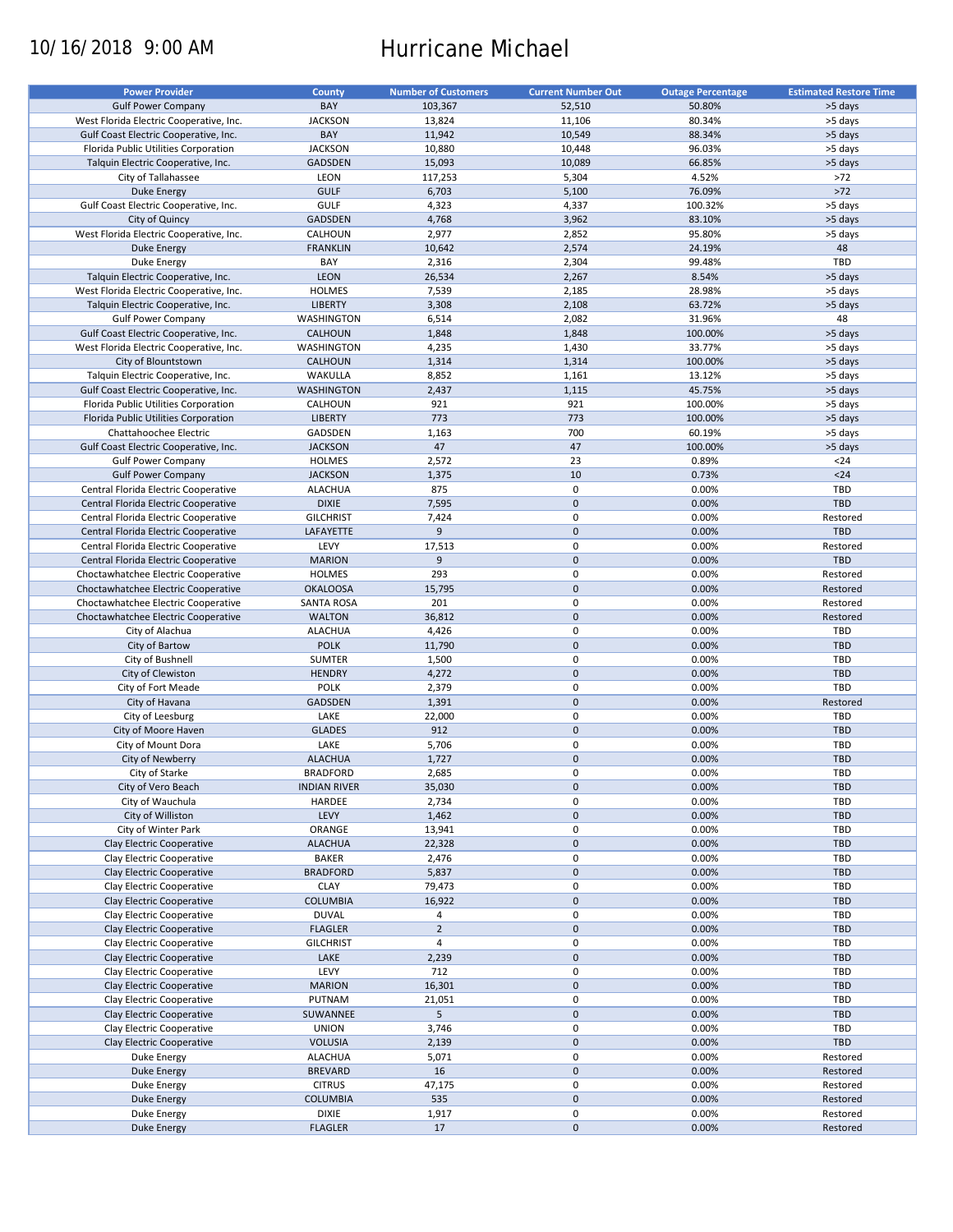## 10/16/2018 9:00 AM Hurricane Michael

| Duke Energy                                        | <b>GILCHRIST</b>    | 1,681                   | 0                   | 0.00% | Restored   |
|----------------------------------------------------|---------------------|-------------------------|---------------------|-------|------------|
| <b>Duke Energy</b>                                 | <b>HAMILTON</b>     | 3,021                   | $\mathbf 0$         | 0.00% | Restored   |
| Duke Energy                                        | HARDEE              | 2,746                   | 0                   | 0.00% | Restored   |
|                                                    |                     |                         |                     |       |            |
| <b>Duke Energy</b>                                 | <b>HERNANDO</b>     | 11,823                  | $\mathbf 0$         | 0.00% | Restored   |
| Duke Energy                                        | <b>HIGHLANDS</b>    | 54,128                  | 0                   | 0.00% | Restored   |
| <b>Duke Energy</b>                                 | <b>HILLSBOROUGH</b> | 24                      | $\mathbf 0$         | 0.00% | Restored   |
|                                                    |                     |                         |                     |       |            |
| Duke Energy                                        | <b>JEFFERSON</b>    | 4,829                   | 0                   | 0.00% | Restored   |
| <b>Duke Energy</b>                                 | LAFAYETTE           | 880                     | $\mathbf 0$         | 0.00% | Restored   |
| Duke Energy                                        | LAKE                | 85,247                  | $\pmb{0}$           | 0.00% | Restored   |
|                                                    |                     |                         |                     |       |            |
| Duke Energy                                        | LEON                | 66                      | $\mathbf 0$         | 0.00% | Restored   |
| Duke Energy                                        | LEVY                | 3,840                   | 0                   | 0.00% | Restored   |
| <b>Duke Energy</b>                                 | <b>MADISON</b>      | 4,037                   | $\mathbf 0$         | 0.00% | Restored   |
|                                                    |                     |                         |                     |       |            |
| Duke Energy                                        | <b>MARION</b>       | 66,784                  | $\pmb{0}$           | 0.00% | Restored   |
| <b>Duke Energy</b>                                 | ORANGE              | 370,927                 | $\mathbf 0$         | 0.00% | Restored   |
|                                                    | <b>OSCEOLA</b>      |                         | $\pmb{0}$           | 0.00% | Restored   |
| Duke Energy                                        |                     | 48,545                  |                     |       |            |
| <b>Duke Energy</b>                                 | PASCO               | 140,774                 | $\pmb{0}$           | 0.00% | Restored   |
| Duke Energy                                        | PINELLAS            | 526,150                 | 0                   | 0.00% | Restored   |
|                                                    |                     |                         | $\pmb{0}$           |       |            |
| <b>Duke Energy</b>                                 | <b>POLK</b>         | 103,167                 |                     | 0.00% | Restored   |
| <b>Duke Energy</b>                                 | SEMINOLE            | 154,215                 | $\pmb{0}$           | 0.00% | Restored   |
| <b>Duke Energy</b>                                 | <b>SUMTER</b>       | 10,453                  | $\pmb{0}$           | 0.00% | Restored   |
|                                                    |                     |                         |                     |       |            |
| <b>Duke Energy</b>                                 | SUWANNEE            | 833                     | $\pmb{0}$           | 0.00% | Restored   |
| <b>Duke Energy</b>                                 | <b>TAYLOR</b>       | 6,261                   | $\pmb{0}$           | 0.00% | Restored   |
| Duke Energy                                        | VOLUSIA             | 81,049                  | 0                   | 0.00% | Restored   |
|                                                    |                     |                         |                     |       |            |
| <b>Duke Energy</b>                                 | <b>WAKULLA</b>      | 7,063                   | $\pmb{0}$           | 0.00% | Restored   |
| Escambia River Electric Cooperative, Inc.          | <b>ESCAMBIA</b>     | 3,452                   | $\pmb{0}$           | 0.00% | TBD        |
| Escambia River Electric Cooperative, Inc.          | <b>SANTA ROSA</b>   |                         | $\pmb{0}$           | 0.00% | <b>TBD</b> |
|                                                    |                     | 7,544                   |                     |       |            |
| Florida Keys Electric Cooperative                  | <b>MONROE</b>       | 31,941                  | $\pmb{0}$           | 0.00% | TBD        |
| Florida Power and Light Company                    | <b>ALACHUA</b>      | 1,245                   | $\pmb{0}$           | 0.00% | <b>TBD</b> |
|                                                    |                     |                         |                     |       |            |
| Florida Power and Light Company                    | <b>BAKER</b>        | 5,516                   | $\pmb{0}$           | 0.00% | TBD        |
| Florida Power and Light Company                    | <b>BRADFORD</b>     | 4,070                   | $\pmb{0}$           | 0.00% | <b>TBD</b> |
| Florida Power and Light Company                    | <b>BREVARD</b>      | 312,828                 | $\pmb{0}$           | 0.00% | <b>TBD</b> |
|                                                    |                     |                         |                     |       |            |
| Florida Power and Light Company                    | <b>BROWARD</b>      | 939,530                 | $\pmb{0}$           | 0.00% | <b>TBD</b> |
| Florida Power and Light Company                    | CHARLOTTE           | 116,579                 | 0                   | 0.00% | TBD        |
| Florida Power and Light Company                    | <b>CLAY</b>         | 910                     | $\mathbf 0$         | 0.00% | <b>TBD</b> |
|                                                    |                     |                         |                     |       |            |
| Florida Power and Light Company                    | <b>COLLIER</b>      | 215,499                 | 0                   | 0.00% | TBD        |
| Florida Power and Light Company                    | <b>COLUMBIA</b>     | 14,144                  | $\pmb{0}$           | 0.00% | <b>TBD</b> |
|                                                    |                     |                         |                     |       | TBD        |
| Florida Power and Light Company                    | <b>DESOTO</b>       | 16,855                  | 0                   | 0.00% |            |
| Florida Power and Light Company                    | <b>DUVAL</b>        | 9                       | $\pmb{0}$           | 0.00% | <b>TBD</b> |
| Florida Power and Light Company                    | <b>FLAGLER</b>      | 59,608                  | $\pmb{0}$           | 0.00% | <b>TBD</b> |
|                                                    |                     |                         |                     |       |            |
| Florida Power and Light Company                    | <b>GLADES</b>       | 3,508                   | $\mathbf 0$         | 0.00% | <b>TBD</b> |
| Florida Power and Light Company                    | HARDEE              | 33                      | $\pmb{0}$           | 0.00% | TBD        |
| Florida Power and Light Company                    | <b>HENDRY</b>       | 9,892                   | $\mathbf 0$         | 0.00% | <b>TBD</b> |
|                                                    |                     |                         |                     |       |            |
| Florida Power and Light Company                    | <b>HIGHLANDS</b>    | 519                     | 0                   | 0.00% | TBD        |
| Florida Power and Light Company                    | <b>INDIAN RIVER</b> | 57,796                  | $\mathbf 0$         | 0.00% | <b>TBD</b> |
|                                                    |                     |                         | 0                   |       |            |
| Florida Power and Light Company                    | LEE                 | 266,497                 |                     | 0.00% | <b>TBD</b> |
| Florida Power and Light Company                    | MANATEE             | 188,203                 | $\mathbf 0$         | 0.00% | <b>TBD</b> |
| Florida Power and Light Company                    | <b>MARTIN</b>       | 94,739                  | 0                   | 0.00% | <b>TBD</b> |
|                                                    |                     |                         |                     |       |            |
| Florida Power and Light Company                    | MIAMI-DADE          | 1,138,406               | $\mathbf 0$         | 0.00% | <b>TBD</b> |
| Florida Power and Light Company                    | <b>MONROE</b>       | 94                      | $\mathbf 0$         | 0.00% | TBD        |
| Florida Power and Light Company                    | NASSAU              | 22,701                  | $\pmb{0}$           | 0.00% | <b>TBD</b> |
|                                                    |                     |                         |                     |       |            |
| Florida Power and Light Company                    | OKEECHOBEE          | 20,142                  | $\pmb{0}$           | 0.00% | TBD        |
| Florida Power and Light Company                    | ORANGE              | $\overline{\mathbf{3}}$ | $\mathbf 0$         | 0.00% | <b>TBD</b> |
| Florida Power and Light Company                    | OSCEOLA             | 3                       | 0                   | 0.00% | TBD        |
|                                                    |                     |                         |                     |       |            |
| Florida Power and Light Company                    | PALM BEACH          | 750,041                 | $\mathbf 0$         | 0.00% | <b>TBD</b> |
| Florida Power and Light Company                    | PUTNAM              | 20,144                  | 0                   | 0.00% | TBD        |
| Florida Power and Light Company                    | SARASOTA            | 270,158                 | $\mathbf 0$         | 0.00% | <b>TBD</b> |
|                                                    |                     |                         |                     |       |            |
| Florida Power and Light Company                    | SEMINOLE            | 55,586                  | 0                   | 0.00% | TBD        |
| Florida Power and Light Company                    | ST. JOHNS           | 91,015                  | $\mathbf 0$         | 0.00% | <b>TBD</b> |
|                                                    |                     |                         |                     |       |            |
| Florida Power and Light Company                    | ST. LUCIE           | 129,369                 | 0                   | 0.00% | TBD        |
| Florida Power and Light Company                    | SUWANNEE            | 5,025                   | $\pmb{0}$           | 0.00% | <b>TBD</b> |
| Florida Power and Light Company                    | <b>UNION</b>        | 1,637                   | 0                   | 0.00% | TBD        |
|                                                    |                     |                         |                     |       |            |
| Florida Power and Light Company                    | <b>VOLUSIA</b>      | 179,598                 | $\pmb{0}$           | 0.00% | <b>TBD</b> |
| Florida Public Utilities Corporation               | NASSAU              | 15,989                  | 0                   | 0.00% | Restored   |
| Fort Pierce Utilities Authority                    | <b>ST. LUCIE</b>    | 27,630                  | $\mathbf 0$         | 0.00% | <b>TBD</b> |
|                                                    |                     |                         |                     |       |            |
| Gainesville (Gainesville Regional Utilities - GRU) | <b>ALACHUA</b>      | 94,473                  | 0                   | 0.00% | TBD        |
| Glades Electric Cooperative, Inc.                  | <b>GLADES</b>       | 3,015                   | $\mathbf 0$         | 0.00% | <b>TBD</b> |
|                                                    |                     |                         |                     |       |            |
| Glades Electric Cooperative, Inc.                  | HARDEE              | 0                       | 0                   |       | TBD        |
| Glades Electric Cooperative, Inc.                  | <b>HENDRY</b>       | 3,530                   | $\pmb{0}$           | 0.00% | TBD        |
| Glades Electric Cooperative, Inc.                  | <b>HIGHLANDS</b>    | 7,321                   | $\pmb{0}$           | 0.00% | TBD        |
|                                                    |                     |                         |                     |       |            |
| Glades Electric Cooperative, Inc.                  | <b>OKEECHOBEE</b>   | 2,278                   | $\pmb{0}$           | 0.00% | <b>TBD</b> |
| Green Cove Springs Electric                        | <b>CLAY</b>         | 3,889                   | $\pmb{0}$           | 0.00% | TBD        |
| Gulf Coast Electric Cooperative, Inc.              | <b>WALTON</b>       | 100                     | $\pmb{0}$           | 0.00% | <b>TBD</b> |
|                                                    |                     |                         |                     |       |            |
| <b>Gulf Power Company</b>                          | <b>ESCAMBIA</b>     | 152,984                 | 0                   | 0.00% | Restored   |
| <b>Gulf Power Company</b>                          | <b>OKALOOSA</b>     | 94,172                  | $\mathsf{O}\xspace$ | 0.00% | Restored   |
|                                                    |                     |                         |                     |       |            |